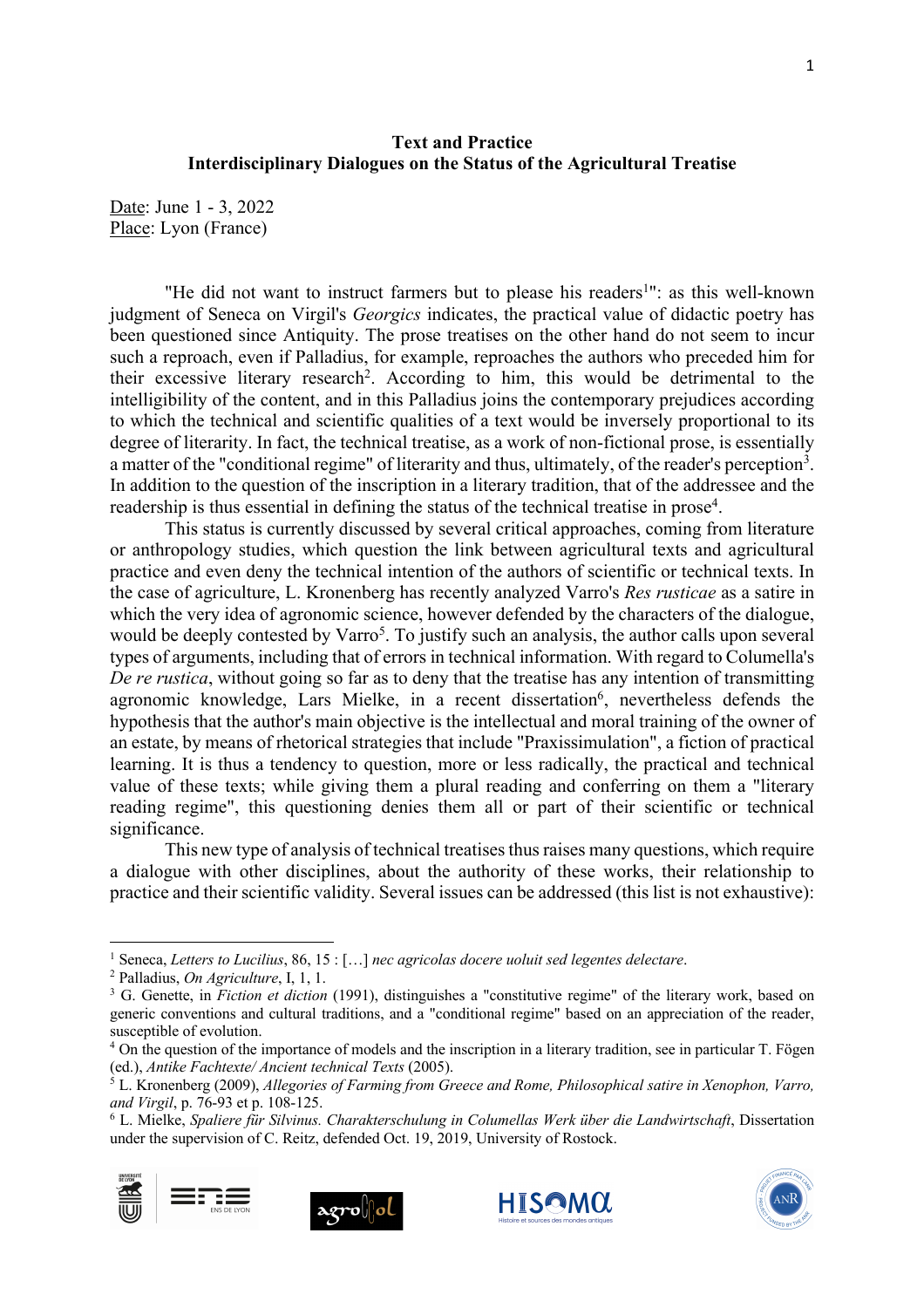- the question of the authority on which the authors of technical texts on agriculture rely, from Antiquity to the present day: is it only knowledge learned through experience, that of the author himself or of contemporary farmers? To what extent do technical treatises rely on literary or scholarly tradition?

- the question of the addressee of these texts, who is not necessarily a farmer, and that of the possible function of popularizer or intermediary between the scientific discourse and the general public that the author of agricultural texts may or may not assume.

- the history of the reception of ancient agricultural texts : these texts sometimes led philologists and editors to question the techniques of the Ancients, and have occasionally served as models for the design of new treatises, or been rejected in the name of practical efficiency and rationality<sup>7</sup>.

- the question of the pluridisciplinary reception of these texts, often considered as authorities because of their scientific and practical value, notably in the field of historical studies or for disciplines that need to interpret archaeological remains (archaeology, archaeobotany, history of techniques). During our previous symposium, Guillaume Huitorel questioned this complex relationship, following the controversy between Alain Ferdière and Philippe Leveau concerning the interpretation of archaeological remains of agricultural buildings<sup>8</sup>. This question also calls for that of experimentation in archaeology, which is informed by technical texts<sup>9</sup>.

- the question of the technical and scientific value of these texts, whose "errors" are sometimes pointed out: to what extent can one speak of error? How can we explain, for pragmatic, anthropological or ethnobotanical reasons for example, certain recommendations on cultivation practices that seem unfounded today, or even go against current scientific knowledge? This is the case, for example, of the idea, widespread in Latin treatises, that chickpeas would exhaust the soil<sup>10</sup>, or of the fact that vine cuttings should be chosen in the middle of the plant, because, by analogy with the human body, living beings have their reproductive parts in the center of their body<sup>11</sup>.

- in the context of the relationship between text and practice, questions relating to the ways of selecting varieties of crop plants. Those modes of selection seem to us to constitute a good example of an object that could be approached in a cross-cutting manner: what do the authors say about them (both for seeds and for grafts)? Does their way of presenting their practices (sorting, comparison with animals...) allow us to understand their concept of selection as

<sup>10</sup> This idea, however, is still indicated in Eugène Gueidan's *Le Jardinier Provençal* in 1914.

<sup>11</sup> *Cf.* Columella, *De re rustica*, III, 10.









<sup>7</sup> On the reception of agricultural treatises from Antiquity to the modern era, see the virtual exhibition *Le ménage des champs. Du savoir agricole antique aux livres d'agriculture de la Renaissance* (https://www.bmlyon.fr/expositions-en-ligne/agriculture\_antique\_renaissance/).

<sup>&</sup>lt;sup>8</sup> G. Huitorel, « Columelle, les équipements agricoles et les archéologues. Approche heuristique et pratique », in Blandenet M. et Bretin-Chabrol M. (éd.), *La terre et le grain. Lectures interdisciplinaires de Columelle* De re rustica, I et II, Lyon, éditions CEROR, 2020, p. 189-198 ; A. Ferdière, « Interprétation fonctionnelle des bâtiments et structures dans les parties productives des établissements agro-pastoraux des Gaules : historiographie et questions méthodologiques », in Trément (éd.), *Produire, transformer et stocker dans les campagnes des Gaules romaines. Problèmes d'interprétation fonctionnelle et économique des bâtiments d'exploitation et des structures de production agro-pastorale*, éd., Bordeaux, Aquitania, p. 23-50 ; P. Leveau, « Certitudes et incertitudes dans l'interprétation des structures archéologiques : une réponse à Alain Ferdière », in Trément (éd.), *Produire, transformer et stocker dans les campagnes des Gaules romaines. Problèmes d'interprétation fonctionnelle et économique des bâtiments d'exploitation et des structures de production agro-pastorale*, Bordeaux, Aquitania, p. 51-65.

<sup>&</sup>lt;sup>9</sup> The colloquium "TECHNO - Experimentation in Archaeology", which should have been held in November 2020 and was cancelled due to the Covid crisis, was precisely intended to address the question of experimentation within the framework of a reflection on the history of techniques: see https://ager.hypotheses.org/2185.